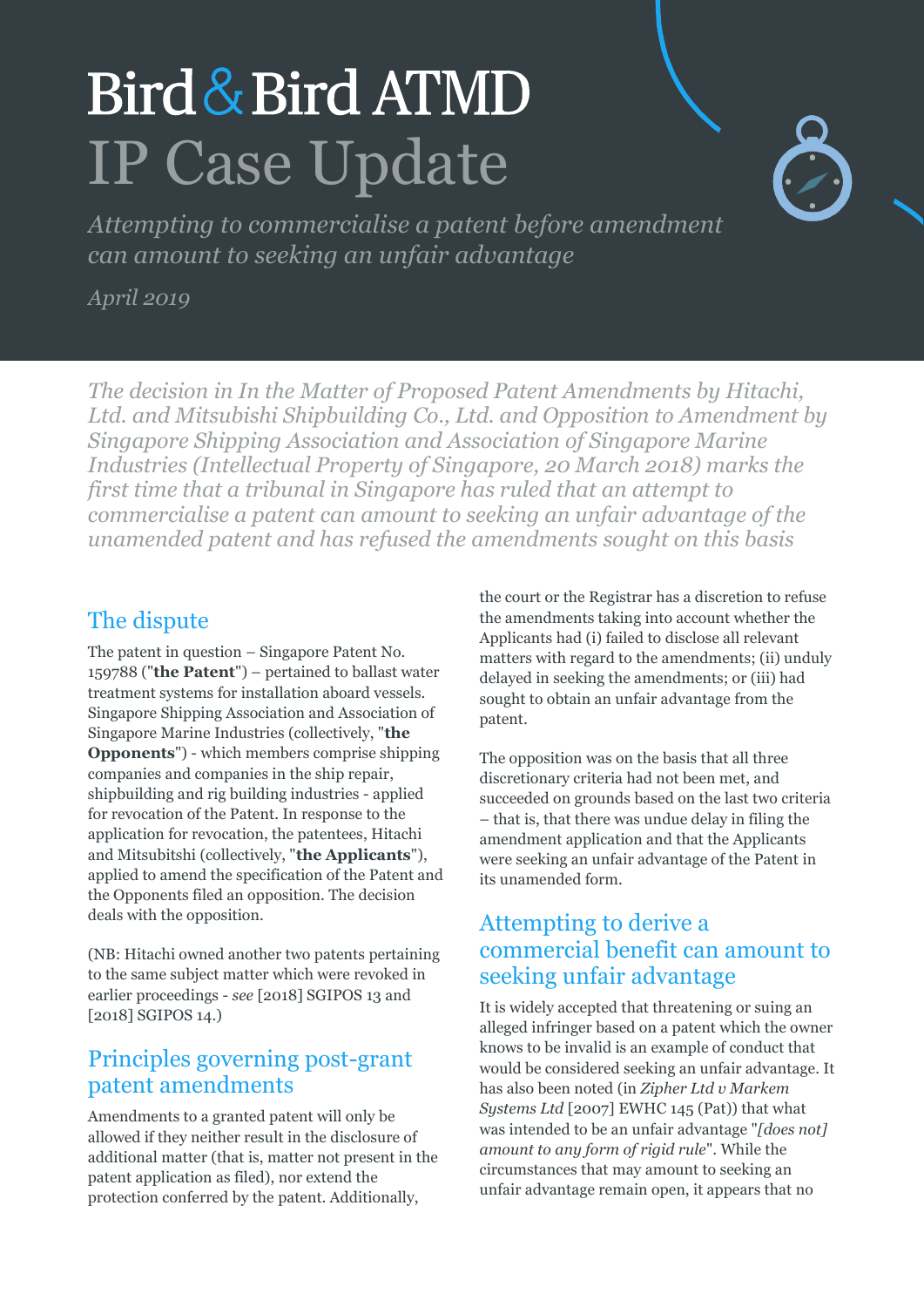tribunal in Singapore, the U.K. or Australia has previously ruled that an attempt to commercialise a patent can also amount to seeking an unfair advantage of the unamended patent in certain situations and has refused the amendments sought on this basis.

Here, the Applicants were found not to have acted reasonably in trying to sell or licence the Patent to two shipyards - Keppel Shipyard Ltd and Sembcorp Marine Ltd - without mentioning that amendments were likely to be necessary to render the Patent valid. This was despite the Hitachi was found to have been aware, on account of three invalidation proceedings in Japan and the examination process in Korea and China, that the Patent needed to be amended. Moreover, Hitachi had made representations to Keppel and SembCorp during the discussions that the invalidation proceedings in Japan were all concluded in its favour, without also mentioning that the Japanese corresponding patent had been amended. This was found to be particularly misleading and to amount to "*covetous conduct*". The fact that the parties did not eventually enter into any licensing or sale agreement was irrelevant given that this was not for want of trying by Hitachi.

### Undue delay

The Applicant's attempt to obtain an unfair advantage from the unamended patent was found to be compounded by its unfair delay in taking out the amendment application.

The following principles can be deciphered from the decision on this ground:

- Pre-grant examination proceedings elsewhere It would generally be unreasonable to expect a patentee to amend a granted patent in view of pre-grant examination proceedings relating to corresponding patents applications in other jurisdictions, unless those proceedings had resulted in an allowable claim set (citing *Novartis AG and another v Ranbaxy (Malaysia) Sdn Bhd* [2013] 2 SLR 117). Additionally, where the patentee was pursuing divisional applications covering alternative embodiments of the invention, it was reasonable for him to gauge how examination of the divisional applications would proceed before amending granted patents in other jurisdictions.
- Post-grant amendment applications elsewhere The fact that an application was filed to amend a

granted patent relating to the same invention in another jurisdiction did not mean that the patentee ought to immediately take out an application to amend his other granted patents; it is reasonable to apply to amend after obtaining the ruling on the amendment application (again citing *Novartis v Ranbaxy*).

 Patentee's obligation to obtain advice - A patentee cannot be said to be put on notice of the need to amend only when it receives clear advice that the patent is problematic (citing *Warner-Lambert Company LLC v Novartis (Singapore) Pte Ltd* [2017] 2 SLR 707). Instead, once the patentee is put on notice that there may be an issue with his claim(s), he has an obligation to obtain advice to determine if amendment is needed.

Applying the above principles, the Registrar found that the Applicant was entitled to wait until after the conclusion of the third invalidation trial in Japan before considering amendments to the Patent. Nevertheless, there was undue delay because Applicant failed to satisfactorily explain the delay of more than 10 months between the conclusion of the third invalidation trial and their amendment application.

The Applicant argued that the delay was justified because they were dealing with corresponding applications across 5 countries and in 4 different languages. However, the Registrar took the view that the Applicants ought to have prioritised the Patent over the other corresponding applications given that the granted patents in Korea and China were already narrower in scope, with amendments akin to those made to the Japanese patent during the first and second invalidation proceedings in Japan and, more importantly, when they had begun to push forward with their attempts to monetise the patent in Singapore.

#### The obligation to make full disclosure is satisfied by putting forward correct reasons for the amendment and facts relevant to the exercise of the court's discretion

The opposition based on this ground failed.

The Registrar accepted the principle laid down by the UK Court of Appeal in *Oxford Gene Technology Ltd v Affymetrix Inc. (No.2)* [2001] RPC 18 that any obligation upon a patentee to trawl through his documents to determine their relevance to an